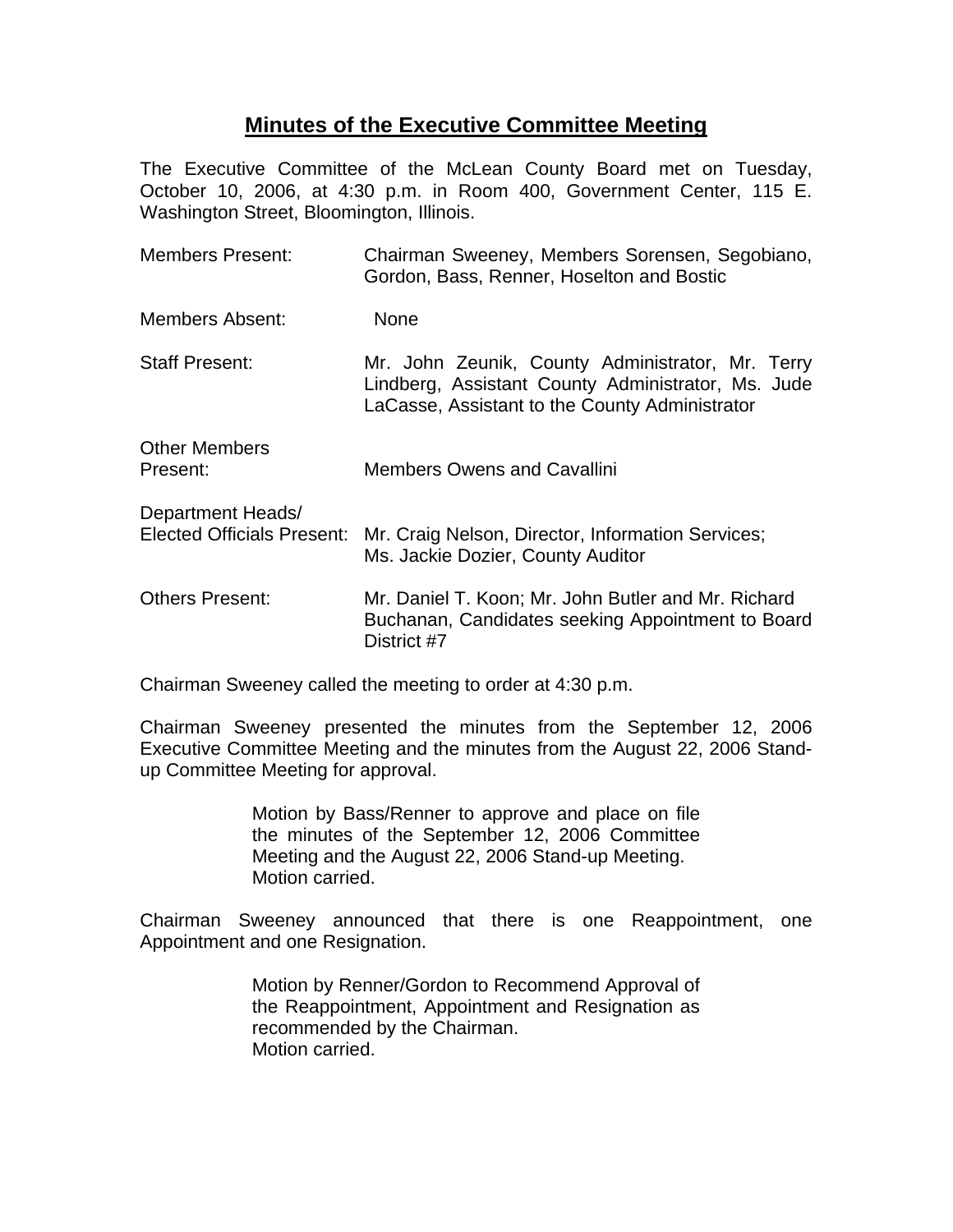Minutes of the Executive Committee October 10, 2006 Page Two

Chairman Sweeney introduced the three candidates who are seeking appointment to the vacant seat in Board District #7 and indicted that each candidate is allowed five minutes to address the Committee.

Mr. Daniel T. Koon thanked the Committee for the opportunity to speak before them to express his desire to serve on the McLean County Board. He indicated that this is his first opportunity to seek an appointment to public office. Mr. Koon advised that despite his lack of experience, he looks forward to the opportunity to be involved in decision making on future County Board issues. He briefly discussed his community involvement and his extensive work and travel throughout neighboring counties, noting that this has encouraged his desire and interest to be involved in McLean County. Mr. Koon added that his intentions are to become an integral part of the County and he is seeking this opportunity to gain experience for the next two years, as well as into the future. He recognized that he has an initial lack of experience related to public office, but he feels this can be overcome by his youth, energy and sense of urgency to learn and seek results through his actions. Mr. Koon indicated that the County is faced with many important decisions, including the East Side Bypass Study, continued expansion of the Wind Farm projects and the pending Smoking Ban Ordinance. He stated that he looks forward to the opportunity of being involved in the decision-making process regarding these issues and future issues that affect McLean County. Mr. Koon asked the Committee for their support.

Mr. John Butler acknowledged the Committee and guests in the room, introduced himself and thanked the Committee for the opportunity to speak today. He informed the Committee that he and his wife moved to Bloomington in 1997, but noted that he met his wife in Bloomington 33 years ago. Mr. Butler stated that he has lived in Central Illinois for many years in various cities, including Streator and Danville. He noted that his son is an attorney in Chicago with a wife and two children, and his daughter, who is married and expecting a child, lives in Colorado. Mr. Butler stated that this Board position is an unexpected opportunity for him, as he has always been interested in politics. He indicated that he is looking forward to learning how the Board works and the responsibilities the Board handles.

Mr. Butler referred to his resume, noting that he has had a variety of experiences in Illinois. He pointed out that he owned several grain elevators at one time, then returned to the University of Illinois to receive enough credits to acquire his CPA. Mr. Butler stated that he then worked in a private enterprise for seven years and then went into the field of financial advising. He advised that he looks forward to this position on the Board and intends to be faithful in fulfilling the responsibilities of a Board member, and to be fair and deliberate in his judgments. Mr. Butler stated that it would be an honor to serve in this position.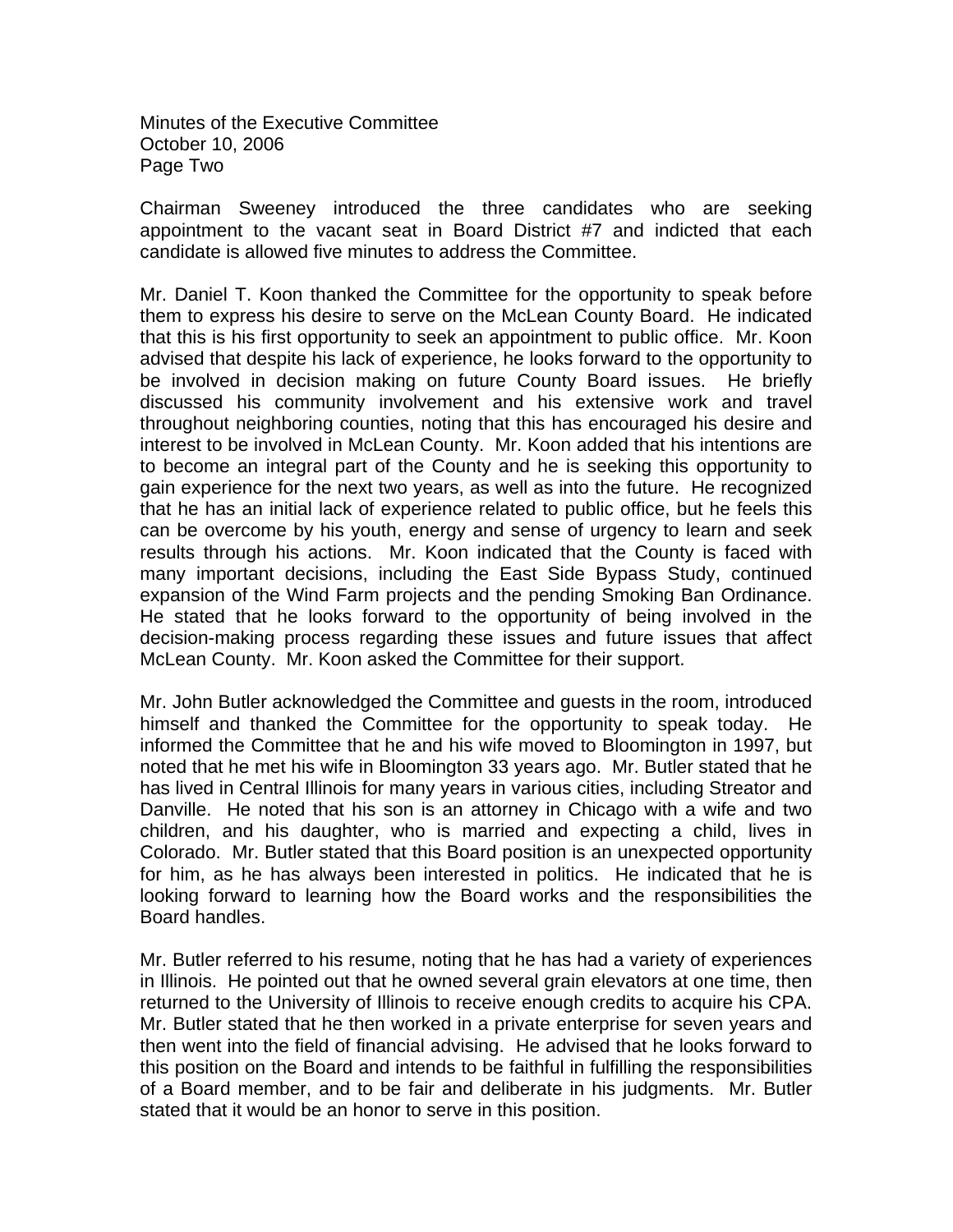Minutes of the Executive Committee October 10, 2006 Page Three

Mr. Richard Buchanan introduced himself and noted that he lives within County Board District #7. He advised the Committee that the contents of his resume will provide relevant information for deliberation and consideration of his candidacy for this appointment. He requested the vote of Chairman Sweeney and support of the Executive Committee. Mr. Buchanan assured the County Board and staff that he will work very hard and will be faithful in attendance to meetings and other activities where his presence is needed. He reported that, if he were appointed to the Board position, he would be a quick study and he would work hard at being an effective listener. In fact, he noted that he would like to listen more and speak less, hoping the combination would speed his ability to be a functional member of the McLean County Board. Mr. Buchanan thanked the Committee.

Chairman Sweeney thanked the three candidates for their brief presentations.

Chairman Sweeney presented a request for approval of a Resolution in Recognition of Ms. P.A. "Sue" Berglund.

> Motion by Hoselton/Renner to recommend approval of a Resolution in Recognition of Ms. P.A. "Sue" Berglund. Motion carried.

Mr. Tari Renner, Chairman, Justice Committee, reported that the Justice Committee brings several items for action to the Executive Committee. The first three are annual requests that can be acted upon together. The request is for approval of Intergovernmental Agreements between McLean County and the City of Bloomington, the Town of Normal and Illinois State University for Centralized Booking Services.

> Motion by Renner/Bostic to recommend approval of Intergovernmental Agreements between McLean County and the City of Bloomington, the Town of Normal and Illinois State University for Centralized Booking Services – Sheriff's Department. Motion carried.

Mr. Renner presented a request for approval of a Letter of Understanding between McLean County Board and the Regional Office of Education for McLean, DeWitt and Livingston Counties for McLean County Jail Education Program. He explained that this is a successful GED program within the jail.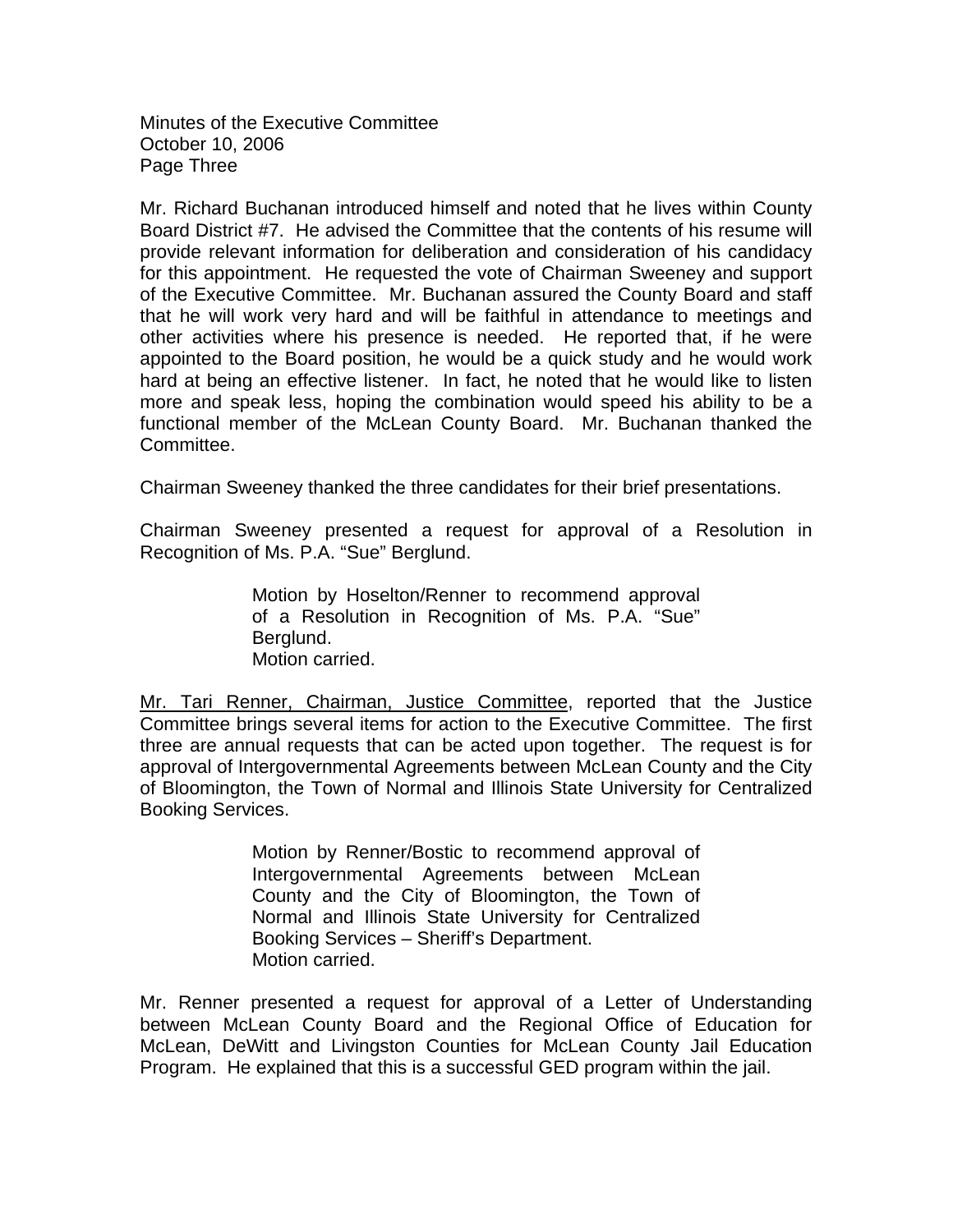Minutes of the Executive Committee October 10, 2006 Page Four

> Motion by Renner/Gordon to recommend approval of a Letter of Understanding between McLean County Board and the Regional Office of Education for McLean, DeWitt and Livingston Counties for McLean County Jail Education Program for the Sheriff's Department. Motion carried.

Mr. Renner presented a request for approval of an Intergovernmental Agreement between the McLean County Sheriff's Department and the Law and Justice Commission, MTU #8. He explained that this Agreement is a requirement of the Illinois Law and Enforcement Training Standards Board. Mr. Renner advised that all member agencies must have the Agreement in order to receive state matching funds.

> Motion by Renner/Bostic to Recommend Approval of an Intergovernmental Agreement by and between the McLean County Sheriff's Department and the Law and Justice Commission, MTU #8 – Sheriff's Department. Motion carried.

Mr. Renner presented the following two requests for approval. The first is Approval of Agreement #602371 "McLean County Domestic Violence Multi-Disciplinary Team Program" between the McLean County Sheriff's Department and the Illinois Criminal Justice Information Authority. The second is approval of Agreement #603170 "McLean County Domestic Violence Multi-Disciplinary Team Program" between the McLean County State's Attorneys Office and the Illinois Criminal Justice Information Authority.

> Motion by Renner/Bostic to Recommend Approval of Agreement #602371 "McLean County Domestic Violence Multi-Disciplinary Team Program" between the McLean County Sheriff's Department and the Illinois Criminal Justice Information and to Recommend Approval of Agreement #603170 "McLean County Domestic Violence Multi-Disciplinary Team Program" between the McLean County State's Attorneys Office and the Illinois Criminal Justice Information Authority. Motion carried.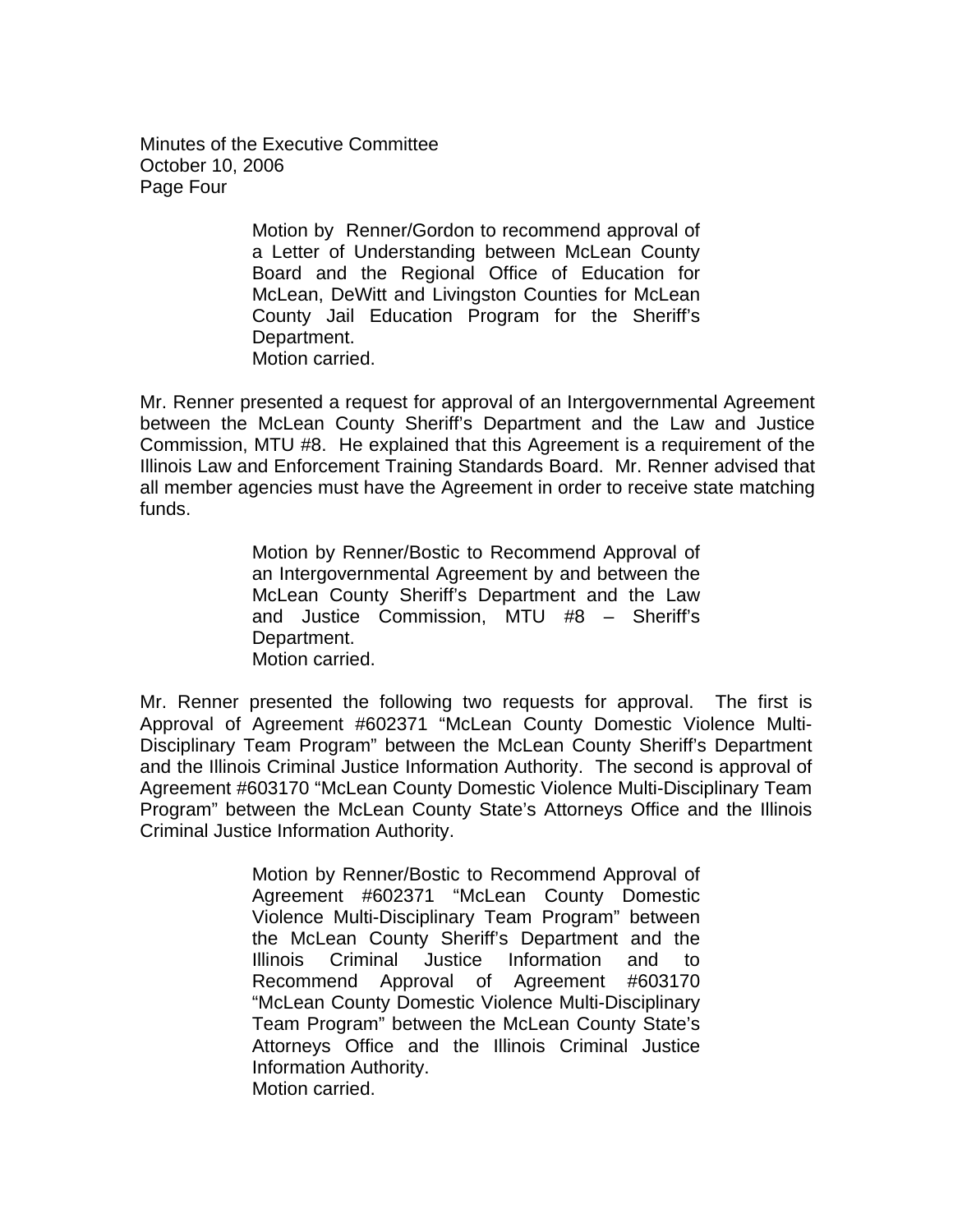Minutes of the Executive Committee October 10, 2006 Page Five

Mr. Renner presented a request for approval of a Resolution approving McLean County's continued participation with the State of Illinois Appellate Prosecutor's Office.

> Motion by Renner/Gordon to Recommend Approval of a Resolution Approving McLean County's Continued Participation with the State of Illinois Appellate Prosecutor's Office for the State's Attorneys Office. Motion carried.

Mr. Renner presented a request for approval of an Interagency Agreement between McLean County and Chestnut Health System, Inc.

> Motion by Renner/Bostic to Recommend Approval of an Interagency Agreement between McLean County and Chestnut Health System, Inc. for Court Services.

Mr. Hoselton requested a review of this new request. Mr. Zeunik explained that this Agreement is for the new McLean County Drug Court. It is the first contract with a local treatment provider for referral by Drug Court for outpatient and residential in-patient treatment. Mr. Zeunik stated that the proposed Agreement has a reduced cost from September 1, 2006 through December 31, 2006 because Drug Court will have no more than six clients during that time. After January 1, 2007, the cost increases as there may be as many as 40 individuals served at that time.

Mr. Hoselton asked if the increase is based upon the number of individuals being serviced or if the increase is automatically increased to 40 individuals even though there may not be that many in the program. Mr. Zeunik stated that it is a monthly cost to the County. He indicated that the fee is based on the number of Chestnut professional staff that must be available to service the number of clients in the Drug Court Program. Mr. Zeunik advised that there is no charge for residential, as this is covered under a separate program that will not be billed back to the County. He stated that the increase in fee is related to the number of staff needed at Chestnut Health System to serve the clients.

Mr. Segobiano asked where the funds are coming from to pay this monthly fee. Mr. Zeunik replied that from September 1 to December 31, 2006, the fees will come out of the Contract Services Line Item in the Adult Probation Services Fee Fund, which is Fund #146. There are sufficient dollars available in that line item to cover the expense. Mr. Zeunik indicated that, beginning in January, the fees will be provided through a Line Item in the Health Department's budget, which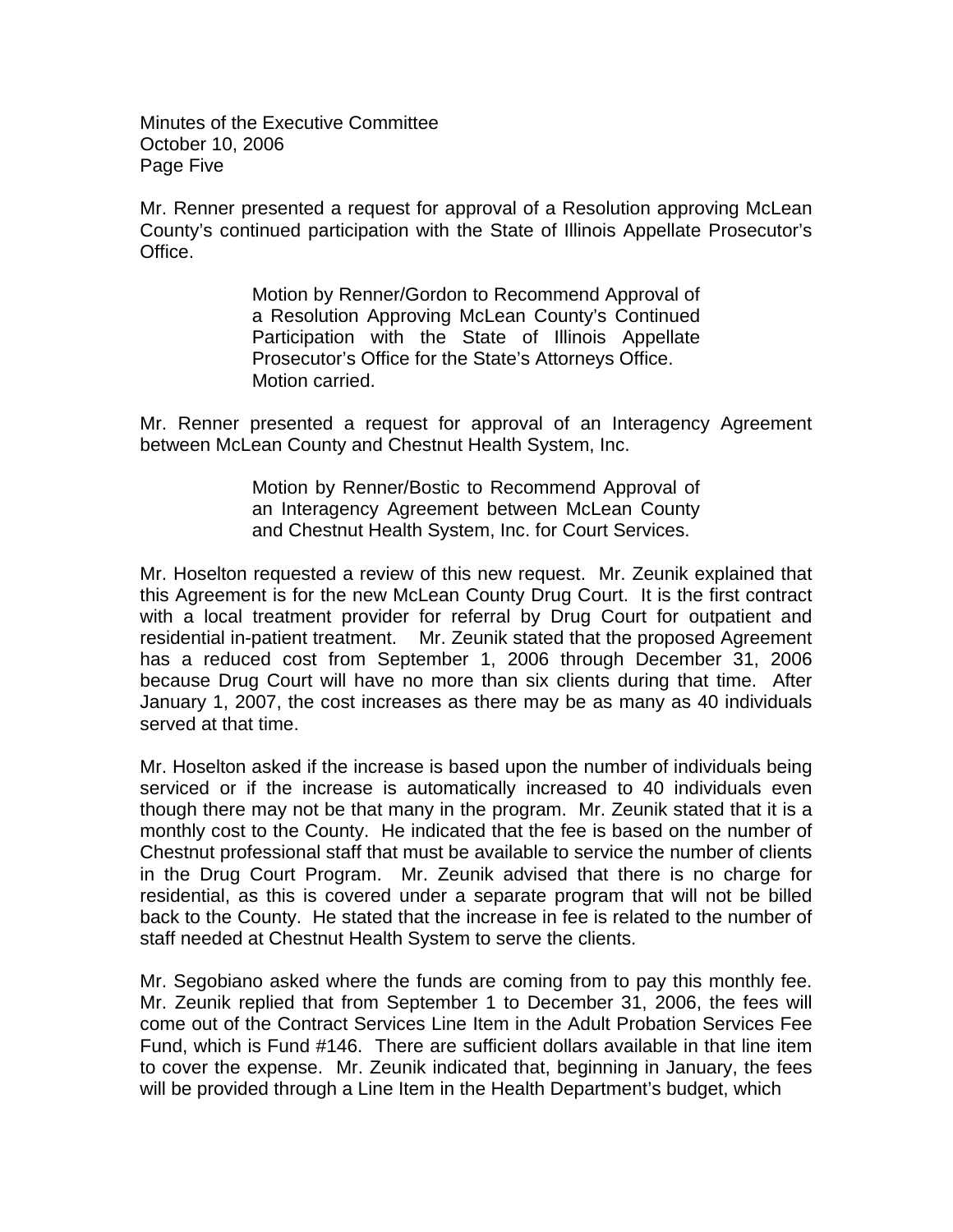Minutes of the Executive Committee October 10, 2006 Page Six

covers services such as these. This has been reviewed and approved by the Board of Health and Mr. Keller. Mr. Zeunik noted that there is still a possibility that the first year's expenses will be funded through an earmarked federal grant appropriation. The House of Representatives passed an appropriation of \$250,000.00 for McLean County Drug Court. This has cleared the Appropriation process in the House and cleared the House. However, because the Senate was busy with other items before they adjourned for the Election recess, they did not get to the Appropriation Bill. Mr. Zeunik stated that he understands that Senator Durbin and Senator Obama have supported the earmarked funds for McLean County in the appropriate Senate Appropriation Bill. He indicated there is still a possibility that McLean County will be awarded a federal grant, perhaps as early as next year, to pick up the expenses for the first year implementation phase of Drug Court.

Mr. Segobiano asked where the Health Department is getting the money to fund the Chestnut Health System fees beginning in January. Mr. Zeunik replied that it is coming out of a Contract Services Line Item in Health Department Fund 112.

Chairman Sweeney called for a vote on the motion.

Motion carried.

Mr. Renner presented a request for approval of Agreement #604174 "McLean County Domestic Violence Multi-Disciplinary Team Program" between Court Services and the Illinois Criminal Justice Information Authority for Court Services.

> Motion by Renner/Gordon to Recommend Approval of Agreement #604174 "McLean County Domestic Violence Multi-Disciplinary Team Program" between Court Services and the Illinois Criminal Justice Information Authority. Motion carried.

Chairman Sweeney asked if there were any further questions or comments. Hearing none, he thanked Mr. Renner.

Mr. George Gordon, Chairman, Land Use and Development Committee reported that the Land Use and Development Committee brings no items for action to the Executive Committee.

Chairman Sweeney asked if there were any questions or comments. Hearing none, he thanked Mr. Gordon.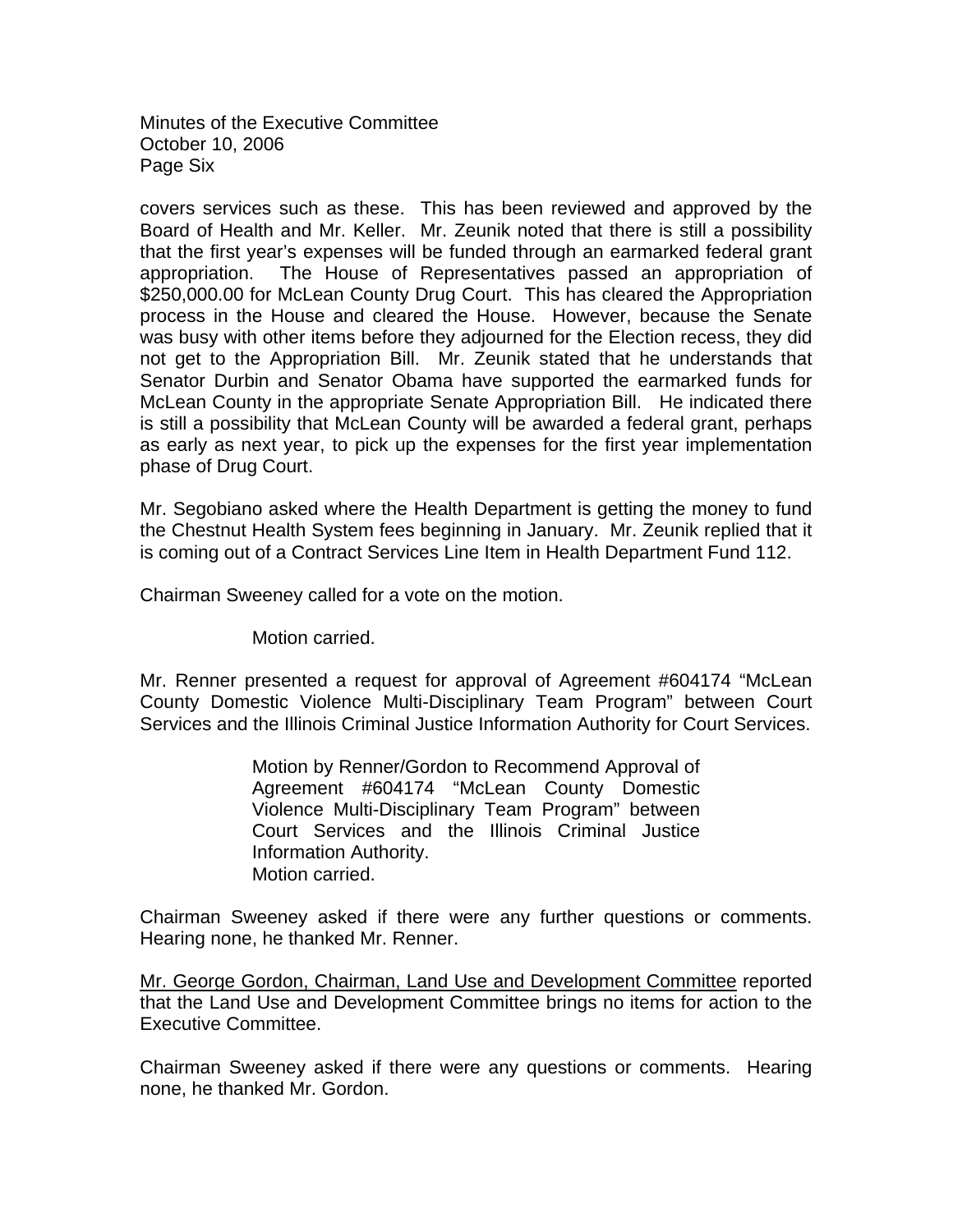Minutes of the Executive Committee October 10, 2006 Page Seven

Ms. Diane Bostic, Chairman, Property Committee, reported that the Property Committee brings no items for action to the Executive Committee.

Chairman Sweeney asked if there were any questions. Hearing none, he thanked Ms. Bostic.

Mr. Duffy Bass, Chairman, Transportation Committee, reported that the Transportation Committee brings no items for action to the Executive Committee.

Chairman Sweeney asked if there were any questions. Hearing none, he thanked Mr. Bass.

Mr. Matt Sorensen, Chairman, Finance Committee, reported that the Finance Committee brings no items for action to the Executive Committee.

Chairman Sweeney asked if there were any questions or comments. Hearing none, he thanked Mr. Sorensen.

Mr. John Zeunik, County Administrator, introduced the review of the Fiscal Year 2007 Recommended Budget for the following departments that are under the oversight of the Executive Committee:

**Information Services Department 0001-0043** can be found on pages 150-154 of the FY'2007 Recommended Budget and pages 138-141 of the Summary in the Executive Committee Packet. Mr. Zeunik reported that there is very little change in Revenue and the overall Operating Budget in FY'2007 is down 2.32% over the FY'2006 Adopted Budget. The budget includes a recommendation to add a new position of Geographic Information Technician. This position would be part of Information Services and would report to the GIS Coordinator who is also budgeted in Information Services. Mr. Zeunik reported that, as the GIS system becomes more robust and offers County Offices and Departments more tools to use, there is a need for more support, particularly as it relates to the Assessor's Office. He pointed out that the cadastral layer of the GIS is critical to the County's Property Tax system, as well as to the Illinois Department of Revenue Bulletin #810.

Mr. Zeunik reviewed the summary of the major changes in terms of line items which have increased. In many cases, the line items are budgeted at the same level as last year or have gone down. He pointed out that the biggest decrease is in the Contract Services Line Item account #706.0001. Last year, that line item was funded at \$681,500.00, and included the flyover for the update of the GIS system.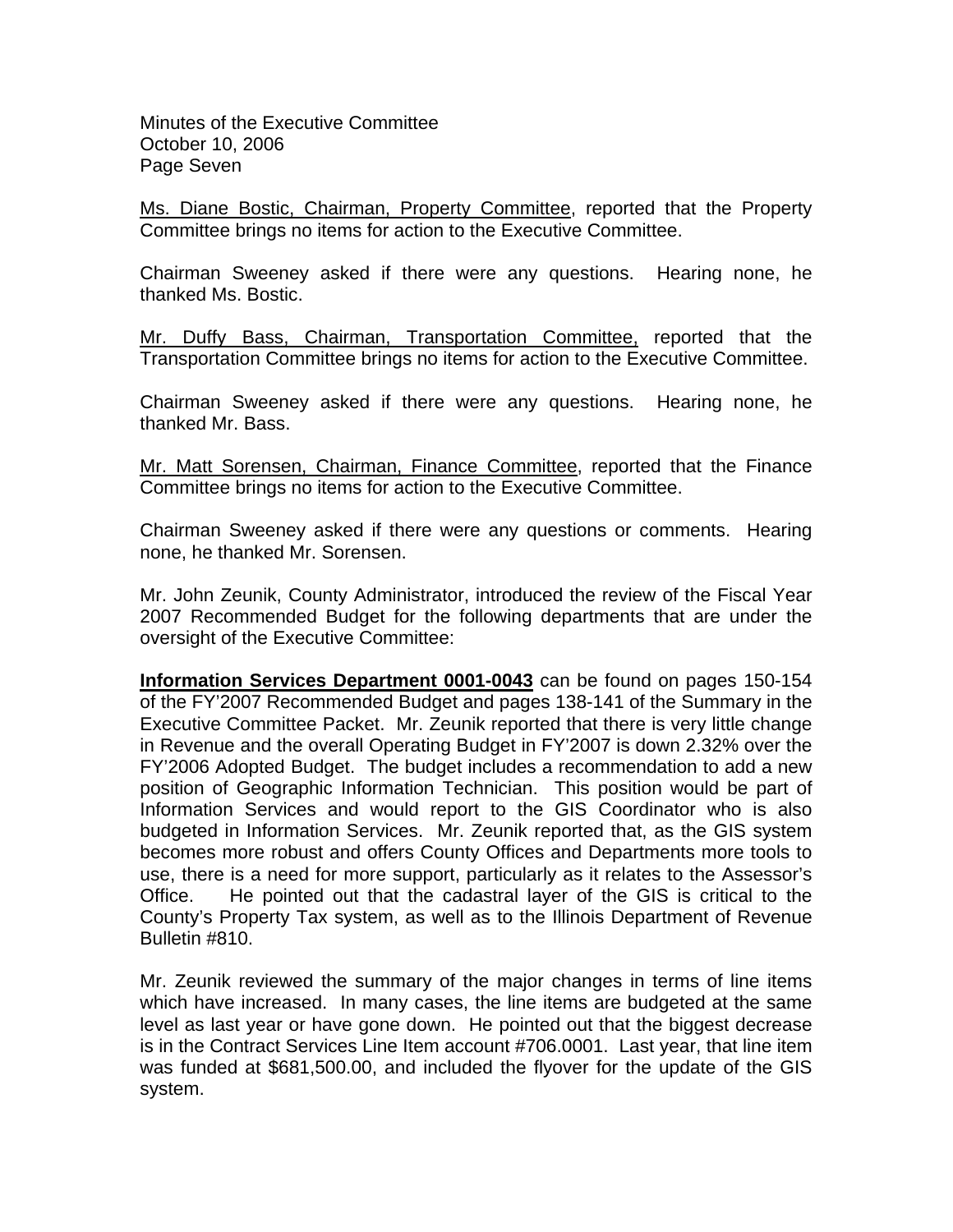Minutes of the Executive Committee October 10, 2006 Page Eight

Mr. Zeunik pointed out that the summary provides information of specific capital expenses that are anticipated to be incurred in 2007. He indicated that Mr. Craig Nelson, Director of Information Services, is available for any questions.

Chairman Sweeney asked if there were any questions or comments for Mr. Zeunik or Mr. Nelson. Hearing none, he asked for a motion to accept.

> Motion by Renner/Bostic to recommend tentative approval of the Information Services Department 0001-0043 FY'2007 Recommended Budget as submitted. Motion carried.

**County Administrator's Office 0001-0002** can be found on pages 8-10 of the FY'2007 Recommended Budget and pages 142-144 of the Summary. Mr. Zeunik reported that the total expenses are \$461,053.00, which represents a 4.76% increase over FY'2006.

Mr. Zeunik stated that there is no change in the staffing level in the FY'2007 Recommended Budget. He indicated that under the category Materials and Supplies, the copy and microfilm expense has increased. Other highlights include:

- $\triangleright$  Under Contractual Services, the advertising line has been reduced;
- $\triangleright$  Slight increase in Dues and Membership

Mr. Zeunik explained that the Insurance Appraisal is not an appraisal that you would typically see if you were going to buy a building or sell a building, rather it is used for insurance purposes. He advised that this fee has not been increased in over ten years. This is the first proposed fee increase that the County has received, and it is a modest increase. He expects that, when the renovations to the Law and Justice Center are completed and all of the offices have moved into their respective spaces, an actual physical insurance appraisal will be done for all County facilities.

Mr. Segobiano asked if a list of projected expenses for Schooling & Conferences for all County offices could be made available. Mr. Zeunik replied that he can provide that list to the Committee.

Chairman Sweeney asked if there were any questions for Mr. Zeunik. Hearing none, he asked for a motion to accept.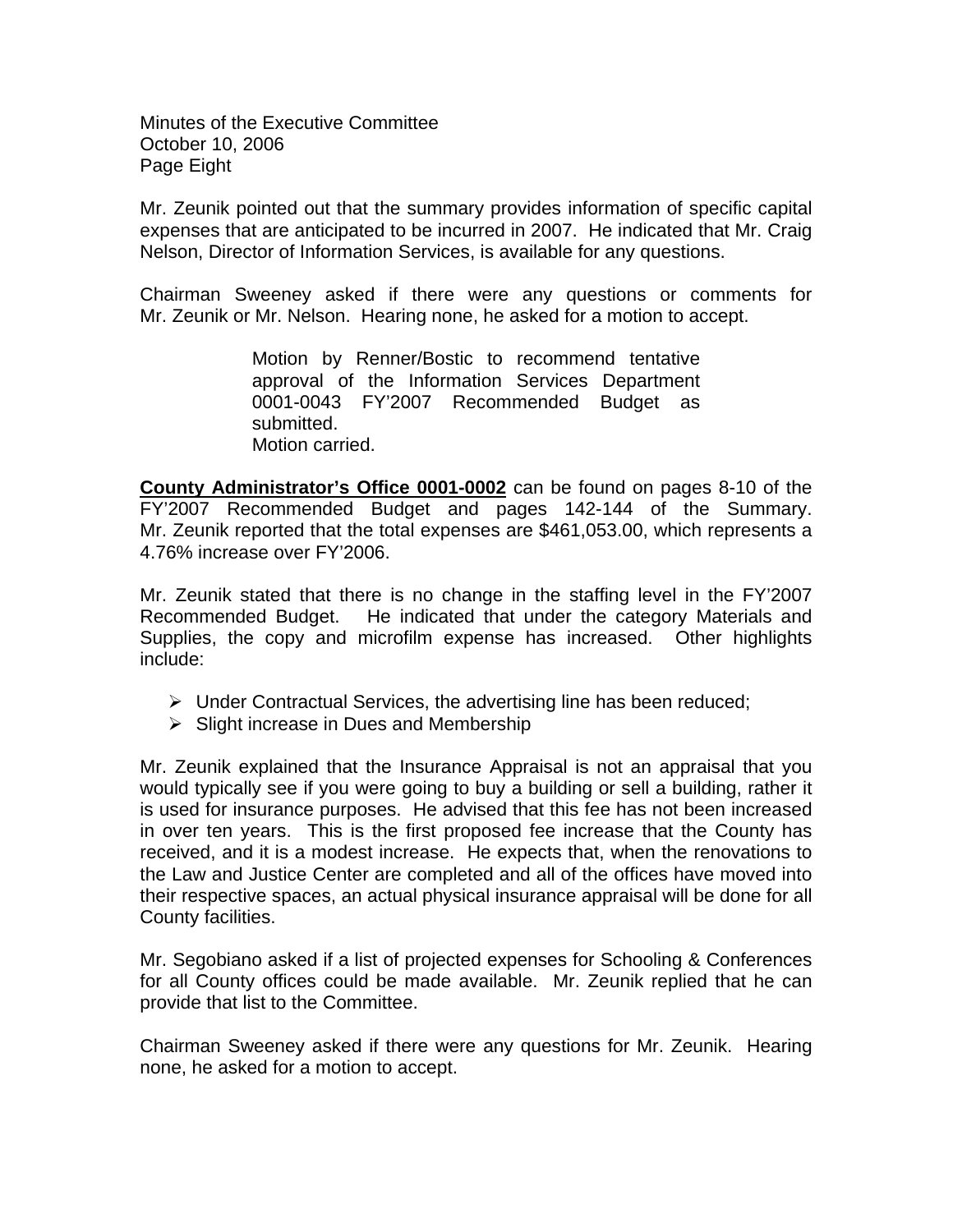Minutes of the Executive Committee October 10, 2006 Page Nine

> Motion by Gordon/Bostic to recommend tentative approval of the County Administrator's Office FY'2007 Recommended Budget as submitted. Motion carried.

Chairman Sweeney presented the September 30, 2006 bills as recommended and transmitted by the County Auditor for payment. The Prepaid Total is \$378,477.11 and the fund total is the same.